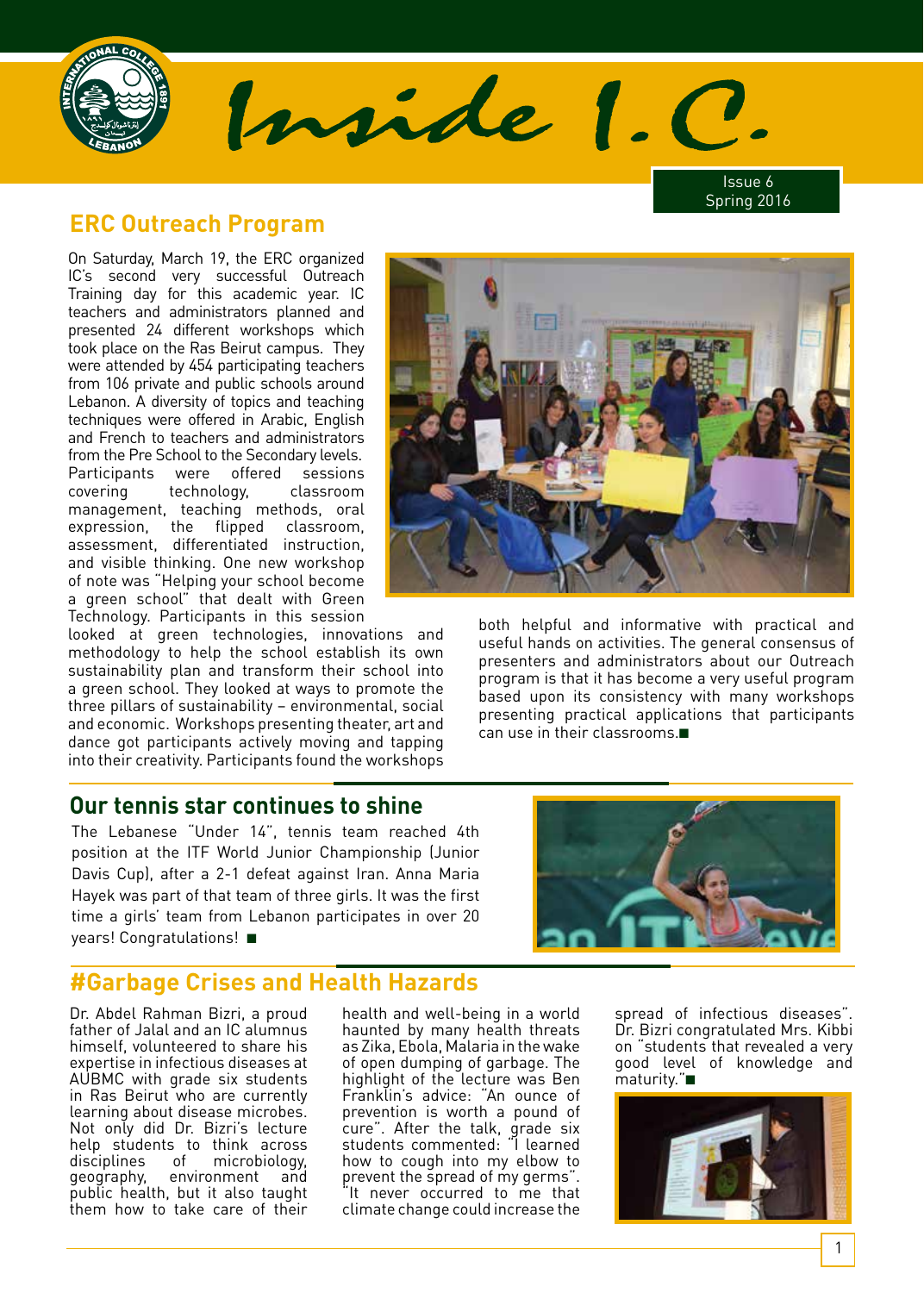

#### **AMIS middle school honor girls' choir in Budapest**

After a preparation that lasted two months, Youmna Bissat, Yasmine Blanford, Yara Chami, Aya Ghutmi, Yara Melki, and Enora Mohsen travelled to the Festival of choirs in Budapest.

Apart from visiting the Enchanting City of Brahms, Liszt , Kodaly and Orff the school's hospitality and the high standard of music

education were incomparable. Our students were commended for their excellent behavior their manners and their ability to communicate with everybody. They were engaged and ready for the long 8 hours of daily training, proving to be ambassadors for music culture at IC.■



#### **Champion parmi les jeunes champions**

Au Collège Protestant Français s'est tenue la finale de Questions pour Jeunes Champions et pour la 2ème année consécutive Makram Bekdache a remporté la finale dans la catégorie des juniors en s'imposant dans toutes les manches du jeu. Ainsi, il a cumulé le score le plus élevé en demi-finale (31/40), il a terminé premier dans les neuf points gagnants puis a asséné un 4/4 dans les quatre à la suite, avant de remporter la finale haut-la-main. Makram affûte déjà ses armes pour se préparer à la catégorie Lycée et il est bien parti pour conserver sa couronne. L'administration de la Middle School l'a aussi récompensé pour tous ses efforts en lui remettant un cadeau. ■



#### **ECE: Change is our aim**

The Preschool and Lower Elementary Training Modules are a series of workshops, organized by the ERC and offered to teachers from different schools in Lebanon and surrounding countries. Each Module consists of three coherent workshops designed to present the most recent educational theories and to create change in teachers' beliefs about teaching and learning in the 21st Century. Our professional team of teachers and coordinators – Samia Boulad, Riad Chirazi, Dima Mneimneh, Ghada Mdhoun, Lina Jaroudi, Sana Kaedbey, Doha Berjawi, Carla Oud, Rosie Khalil, Solange Khoury, Eliane Lteif, Dania Baghdadi, Asma Doughan, and Fatme Kammoun – are the capable leaders and presenters of this program. They design their workshops with systematic efforts to help teachers bring about change in their classroom practices, in their attitudes and beliefs, and in the learning outcomes of students. Teachers who attend a whole Module are offered a one day observation in IC preschool and elementary classes to see the flow and harmony of teacher and student practices that make a classroom an active learning environment for all.

Saturday, March 12 brought 41 preschool and lower elementary teachers from 24 schools to the Ras

Beirut campus for the first workshop session in Module C, "Educational Theories in Practice." Rosie Khalil presented "Visible Thinking Routines" offering participants practices and resources to enrich classroom learning and develop learners' thinking. These practices help teachers make student thinking visible to both themselves and others. Fatme Kammoun introduced the participants in her Arabic workshop "New Methods for Teaching Arabic Lessons" to various methods used in constructivist teaching. ■

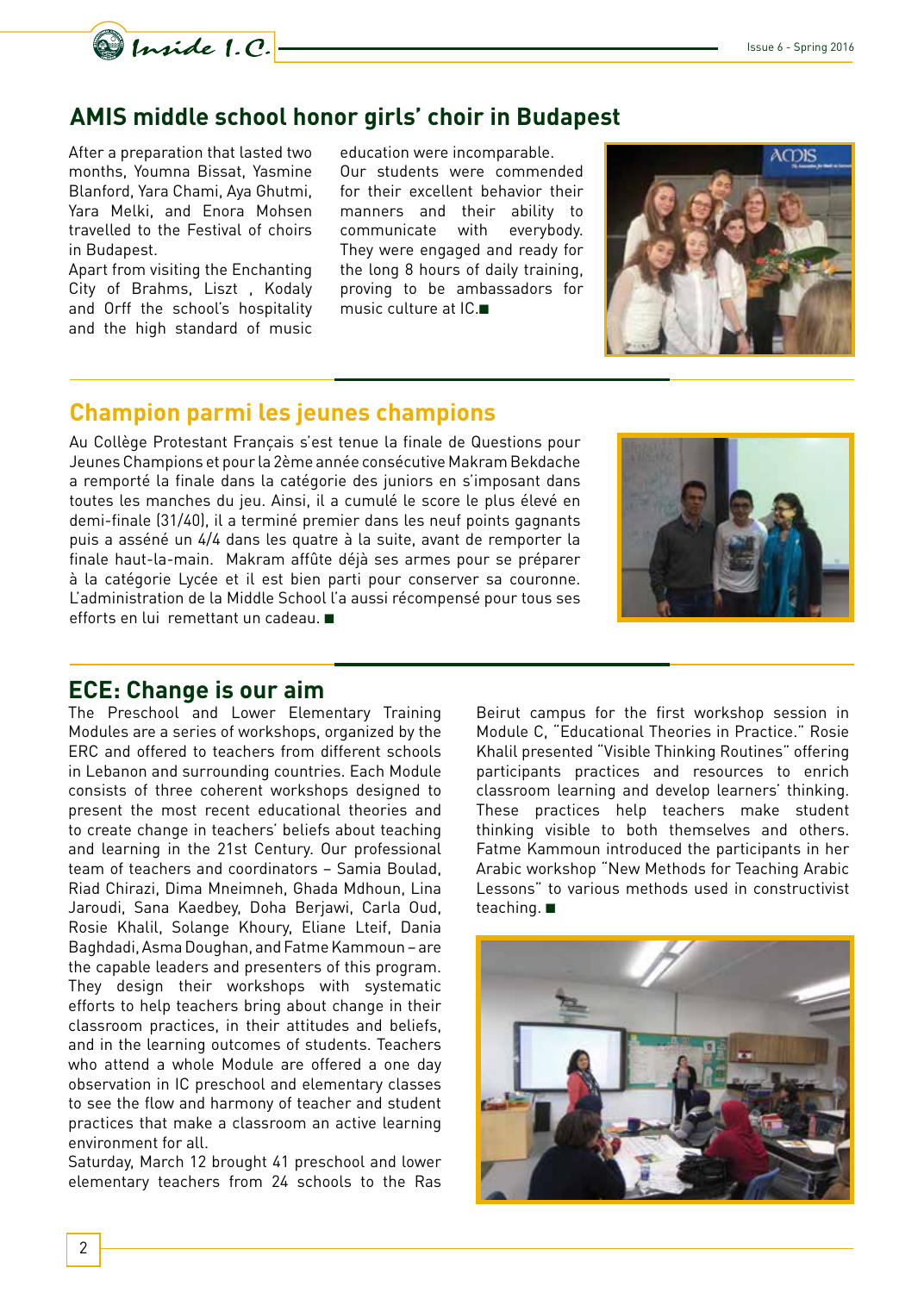# **The Titanic- Leadership flaws causing titanic disasters**

Mr. Raed Charafeddine, First Vice-Governor at the Central Bank of Lebanon talked to our graduating class about leadership lessons learnt from the sinking of the Titanic. An active Q&A ensued.

Mr. Charafeddine is a holder of degrees in Business Administration from University of North Carolina, Charlotte, and continues to be student for life through his participation in various leadership and strategy executive education programs at Harvard and MIT.■



Inside 1.C.

# **Our Teachers also Learn: In-Service Day, February 8**

February 8 was a busy day for IC teachers on both campuses as they attended workshops and meetings, and worked on curriculum writing in a day-long In-Service. A variety of activities were planned for each level of the college.

Led by PYP Coordinator Alexandra Khawaja and Preschool Director Lina Mouchantaf, Pre- and Elementary teachers at Ain Aar spent the day sharing and finalizing the Self-Study report and plan of action for PYP Evaluation Visit. They finalized the collection of evidence and updated all Plans Of Inquiry as well as units outside the POI.

Pre- and Elementary teachers at Ras Beirut spent the day visiting a variety of museums around the city, including Wonders of the Sea, the Sursock Museum, Planet Discovery, the Archeological Museum and Natural History Museum at AUB. Teachers were given a choice of two tasks including Visible thinking routines, using a favorite artwork in teaching and learning, creating a movie/photo journey of the day using an app on their cellphones, developing creative questions…

 Middle School teachers from both campuses attended a Multimedia presentation by Mimosa Arawi, and one Atlas Rubicon by Connie Hadba including requirements necessary for informative curriculum units. Teachers worked online with Atlas.

Teachers of the Grade 9/Brevet classes met with Secondary teachers of the Grade 10 for coordination meetings to facilitate the transition between middle and secondary. Teachers of other levels met in departments to work on IT integration and media literacy.

Selected teachers from the Science Department attended a workshop dealing with the Lebanese Official Exams.

Teachers at the Secondary School worked on curriculum units in Atlas. IB teachers attended daylong sessions dedicated to the gathering of evidence and action plans for the IBDP Authorization Self-Study report. Instructors met with TPE Coordinator Souheil Zarifeh as they reviewed and planned presentations. Secondary School Chemistry, Physics and Biology teachers attended an extensive workshop dealing with the Lebanese Official Exams. During this workshop teachers looked at the characteristics of the official exam, test items and the skills being addressed by the exam. ■



#### **Art contest of a mascot**

Two students from the Secondary School, Ghida Anouti and Lama Barhoumi ( 12th grade) participated in a contest: A Mascot for Tourism, Youth and Villages.

They were selected amongst the 10 first winners. When announcing the results, the organizer said that their design was extremely refined and skillfully drawn. Bravo Ghida

and Lama who will receive their certificate on April the 19th at the UNESCO. ■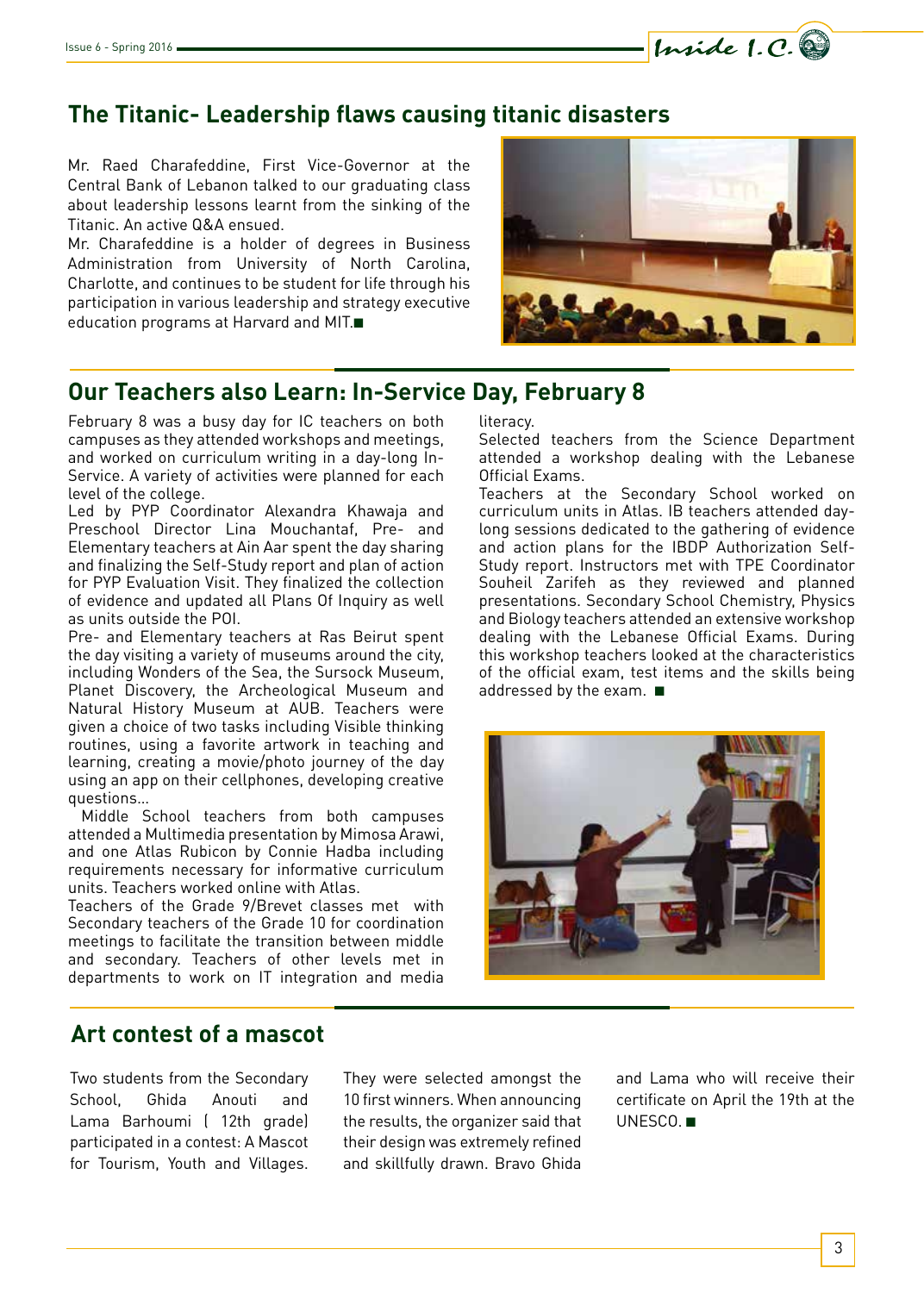

# **Tiffany Saadé, lauréate du concours international Plumier d'Or**

Comme chaque année, l'IC Ain Aar participe au concours de langue française Plumier d'Or destiné aux élèves de 4ème des collèges publics et privés, en France et à l'étranger. Ce concours est parrainé par le Sénat français, la Marine nationale et les maisons d'éditions les plus prestigieuses. Cette année aussi, l'une des candidates de l'IC Ain Aar figure parmi les lauréats. Et c'est grâce au poème original (Voir le site web de l'IC) qu'elle a composé sur le thème de L'Ecriture qu'elle a pu obtenir cette haute distinction. En effet, ce texte poétique versifié, composé avec éloquence et virtuosité sur une métaphore filée a prouvé tout le talent de Tiffany Saadé. Il a révélé sa passion illimitée pour la langue française. Sa communication ardente avec cette langue lui procure non seulement une grande satisfaction mais aussi elle lui permet de s'amuser, de s'évader, de voyager très loin,… des sensations parfaitement contagieuses. ■



# **La découverte des différentes parties d'une fleur de lilium**

Les élèves de la 6ème ont disséqué pour la première fois une fleur de lilium dans le laboratoire de l'école. Chacun apporta une fleur et la classe se retrouva embaumée d'un parfum agréable aux saveurs délicieuses. C'est l'occasion pour les apprenants de s'entraîner avec enthousiasme à manipuler correctement les outils de dissection: Ciseaux, pinces, loupe… tout en découvrant les différentes parties d'une fleur. Nady El Haddad, 6ème A ■



## **Qui nous sommes**



Dans le cadre de notre thème transdisciplinaire « Qui nous sommes » qui a pour idée maîtresse « Notre santé est affectée par les choix que nous faisons » les apprenants du CM1 et du Gr. IV de Ain Aar ont fait des recherches sur les différents systèmes du corps humain et leur interaction. Ils ont développé une compréhension des facteurs contribuant au développement et au maintien d'un style de vie sain et équilibré, de l'importance d'avoir une activité physique régulière, de l'importance de la nutrition et une compréhension des causes des maladies et des éventuels moyens de les prévenir. Et pour compléter leurs recherches, ils ont eu la chance d'accueillir Dr Patrick Choueiry, Dr. Abou Jaoudé et Dr. André Aoun pour répondre à leurs questions et les aider à découvrir les droits et les responsabilités qu'ils ont envers eux-mêmes et les autres pour favoriser le bien-être. ■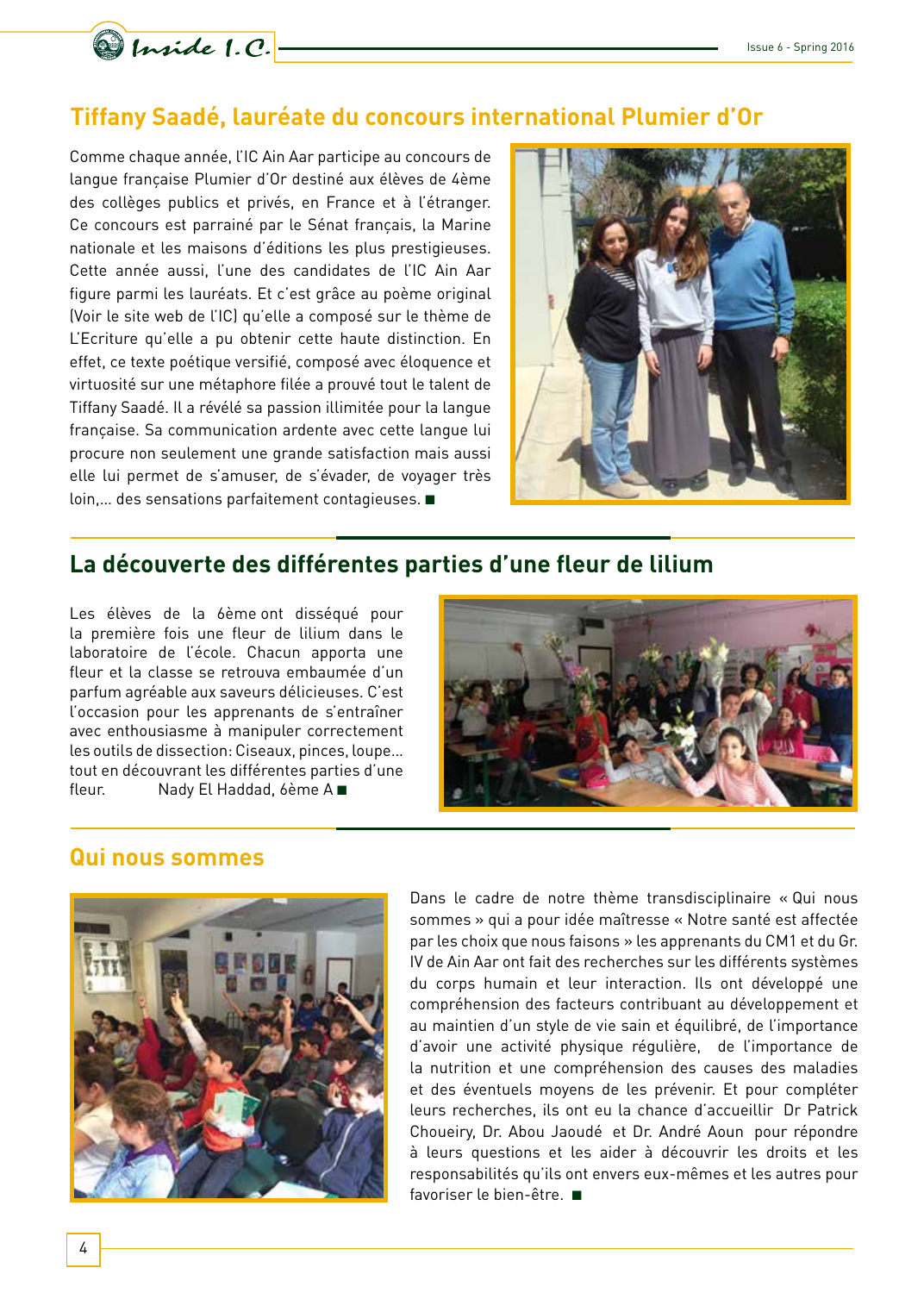

# **AUB Science Fair**

Once again, the students of IC - Ain Aar marked the AUB Science, Math, and Technology Fair with their remarkable presence and participation. With a total of seven projects, five science projects and two math projects, IC Ain Aar students were able to win five prizes. With their exceptional creativity and presentation skills, our students secured three First Prizes and two Third Prizes. We are very proud of their achievement and their high competitive performance. Congratulations!■



# **10th International Baccalaureate visual arts exhibit**



Under the guidance of their Art instructor, Mrs. Samia Nasr Boulad, and the efficient help of the Physical Plant team, the International Baccalaureate Visual Arts students exhibited their artwork at the Jewelry Souks, Downtown in both galleries: the Black Gallery and the White Gallery. This event which represents part of the students' official exam has been taking place for ten consecutive years. Great attendance from the IC community was much appreciated. Major features this year: the variety of techniques and digital works but also the presence of many children who came with their parents.■

#### **Le restaurant de la moyenne section**

Depuis février, les élèves de M.S. de Ras Beirut ont réfléchi sur le thème « comment nous nous organisons ». Ils se sont lancés dans la découverte de différents systèmes en analysant comment ceux-ci fonctionnent pour servir la communauté. Ainsi, pour leur présentation de fin de thème, les élèves du groupe vert ont décidé de traduire leurs apprentissages des différents concepts à travers la création de leur propre système. Après le vote, ils ont décidé de créer un restaurant. L'interdisciplinarité de ce travail a fait sa richesse: en maths, ils ont estimé puis compter le nombre de "parents-clients" qu'ils vont accueillir. Ensuite, ils ont fait un travail de décomposition pour décider comment les installer. En langue, ils ont acquis un nouveau vocabulaire, ils ont écrit le menu et l'ont illustré. En art, ils ont créé la décoration de leur restaurant avant de se transformer en chefs. Le jour de la présentation, ils ont tous assumé leurs rôles et leur responsabilité en accueillant leurs parents, les laissant éblouis face à leur implication et leur

engagement pour "bien expliquer ce qu'on a appris et gagner de l'argent pour aider les enfants à payer leur scolarité et venir à l'IC". ■

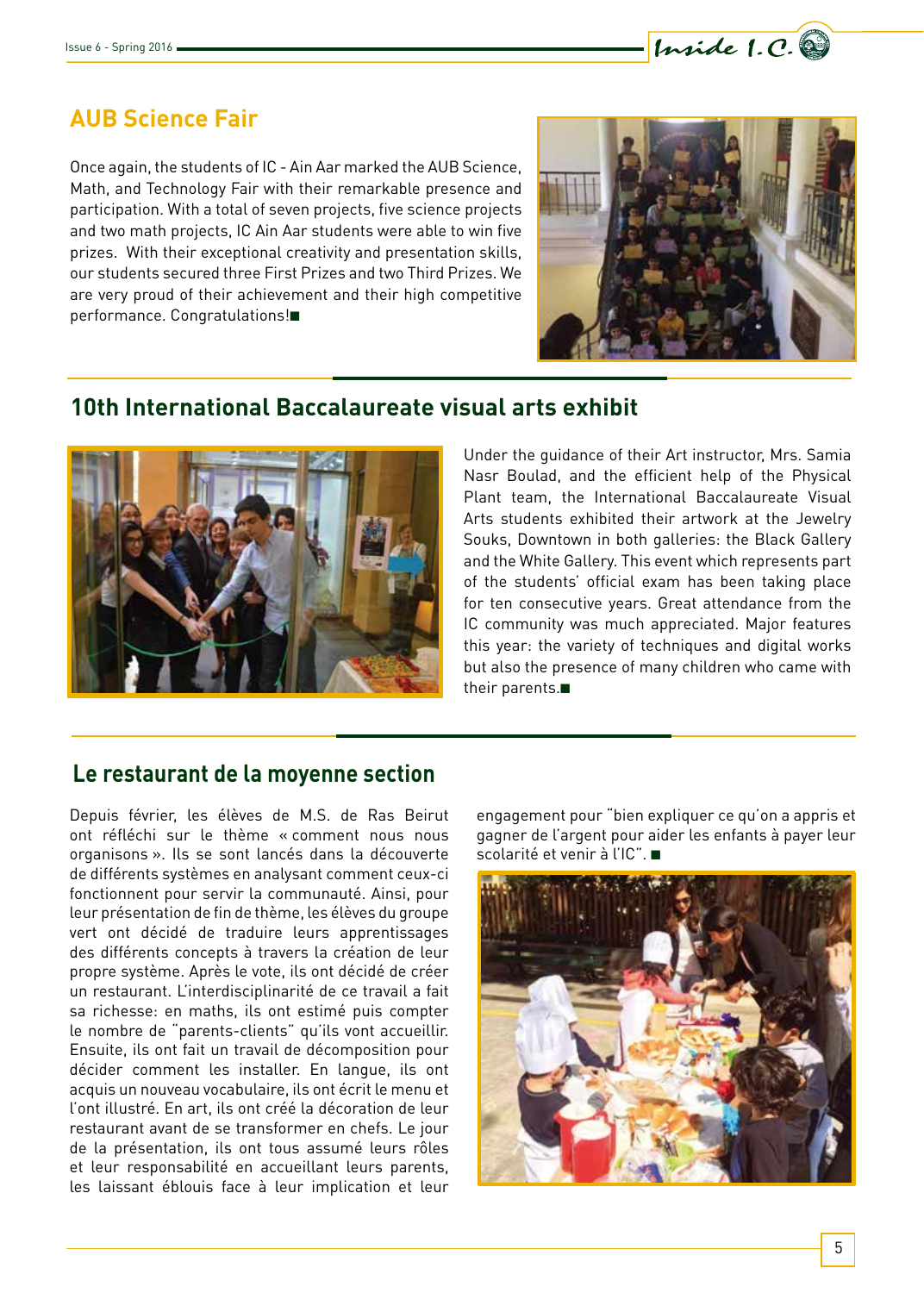

# **We love Mother Earth**

In Sharing the Planet, Ras Beirut first graders inquired into the interdependency of living things and how they are connected through food chains. They explored how people are responsible for the survival of other living things. For this reason, grade 1/CP showed their love and care for Mother Earth by planting sunflower seeds in the IC Elementary School Ras Beirut Sawwaf Courtyard. They were eager and excited to help nature and to go green! ■



# **Child's day in Special Arabic: BOOM! BOOM! BOOM!**

When language, art and technology are integrated then learning will surely be a great experience!

During the "How We Express Ourselves" planner, Grade 4 CM1 and Grade 5 CM2 Special Arabic students studied different types of stories and deduced the moral in many stories that they read.

Early at the beginning of the planner, students sat in pairs, and thought about the moral and the type of stories that they would like to write. After that, they shared their great ideas and filled a story map.

Students reviewed the different story parts; each pair was assigned a task according to level. Students in level 1 wrote the introduction, students in level 2 wrote the introduction and the conclusion and students in level 3 and level 4 wrote the body. The missing parts for all levels were filled by the Special Arabic teacher. The outcome was different types of interesting stories and different morals (the heart of Differentiated Instruction). Students enjoyed typing parts of their stories on the computer (technology integration) then drew the cover

#### **Parents Inquiring into the PYP**

and the different events (art integration).

During Child's Day, students read stories to their peers. The children ended celebrating their special day all together topped off with cake and cookies. ■



So what does the P and Y and P stand for exactly? This is what the parents of students at the RBE inquired into during the PYP Parent Session. Our PYP Coordinator, Roula Haj-Ismail, presented an overview of the big ideas of PYP, namely, the five essential elements: Knowledge, Concepts, Skills, Attitudes and Action. Discussion centered on what makes PYP unique as a program and why is it so important for our children to develop the attributes of the Learner Profile. At the end, parents constructed their own meaning of PYP. To quote a few: "PYP is applying in real life what they learn in school." "PYP helps my daughter be more curious, more open-minded, helps her develop her skills and grow". "Je pense que le PYP va sensibiliser mes enfants à lutter pour le bien de leur entourage et même pour devenir des personnes responsables." "PYP working together for a better world." "PYP is global learning / global knowledge, a way of thinking and developing kids and personality and skills." "PYP is the exchange of ideas, and valuing each one of them." This session only reinforced our belief that parents and school are PARTNERS in the education of our future generations. ■

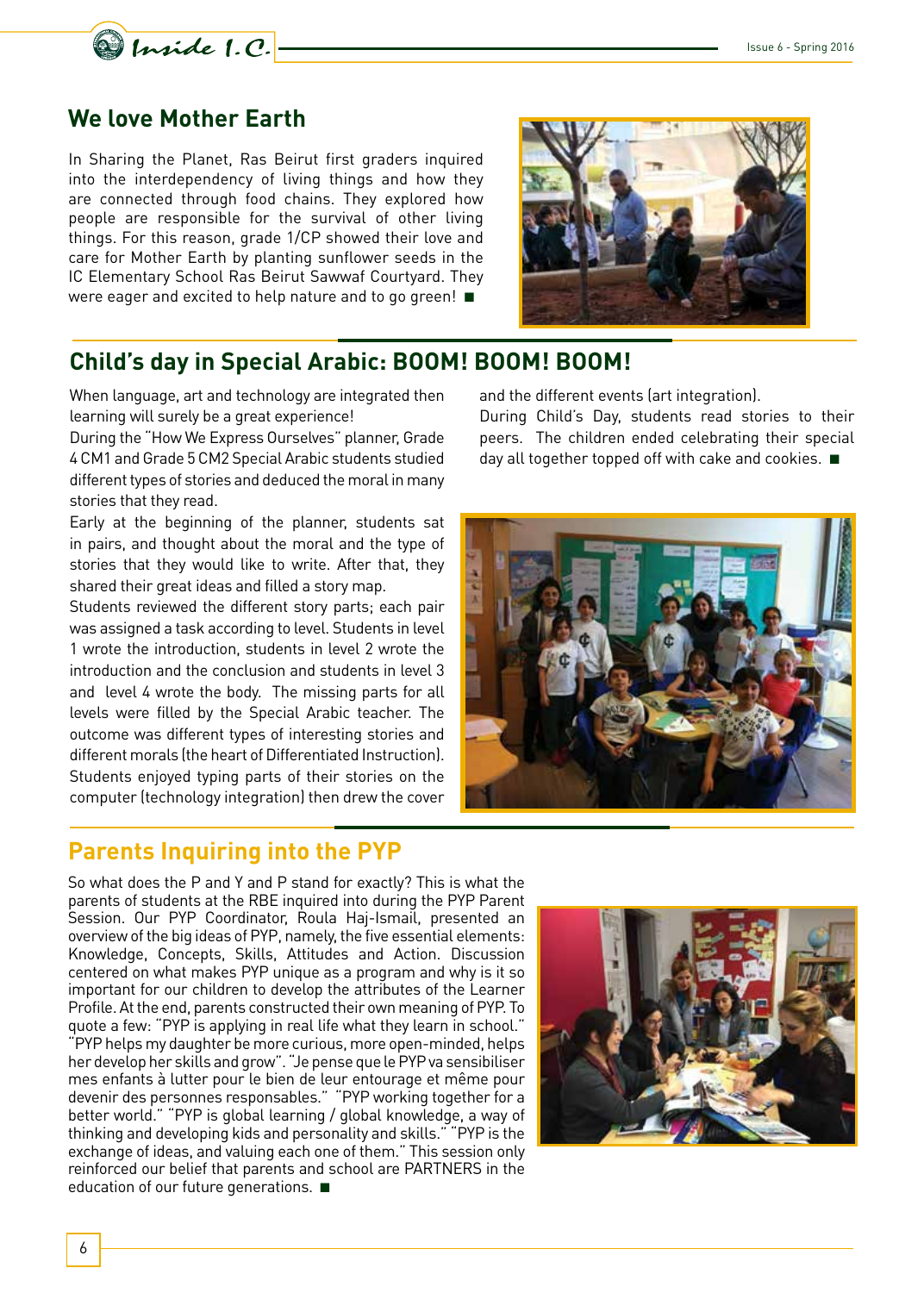# **Two Birds with One Stone**

Reading opens the door to new understandings and for our imagination to soar.All the RBE students, in addition to KG2/Grande section students, visited the IC in-house Arabic Book Fair. The experience was engaging for all of our students, as they chose from a wide variety of interesting, new edition books from five publishers. It was remarkable how many kept their siblings in mind with the books they chose.

Following a recommendation not to use plastic bags by a Grade 5 student two years ago, a new initiative was launched this year. Miss Rita Jadum, our seamstress, designed and sewed over 50 cloth bags using remnants of material from other projects. These bags were offered to the Preschool children to help them transport their book purchases back to their classrooms. Once they arrived and placed their books in their back packs, the cloth bags were returned to the Elementary School to be "reused" at another time for another group. This reusing initiative will reduce the amount of plastic for years to come. The IC Book Fair provided an excellent opportunity for two of our school mottos to merge: IC, I Read; IC Green.■



Inside 1.C.



# **LSE plants trees**

For the end of year community service project, students of Life Sciences in the English track of the Lebanese Baccalaureate (more commonly called LSE) planted trees in Ras el Matn. As a class, students noticed that the amount of green land is decreasing, so they decided to help plant 300 trees. Planting took place on a land that was burnt several years ago due to the high temperature of the earth. From this, students gained hands on experience in making their country greener and more eco-friendly. ■

# **Visite guidee au musee Sursock**



Mme Samia Nasr Boulad a invité ses élèves de Terminale qui prennent l'option Arts plastiques à se joindre à elle à un tour organisé pour une rétrospective des œuvres de l'artiste libanais Assadour, Landscape in motion.

Nora Razian ('93), commissaire de l'exposition était une ancienne élève de Samia à l'International College. Avant de se joindre au Musée Sursock récemment rénové, Nora était commissaire des programmes pour public au

Tate Modern et Tate Britain de 2009 jusqu'en 2015. A présent, Nora organise des tours guidés au Musée Sursock et s'occupe des programmes cinétiques. ■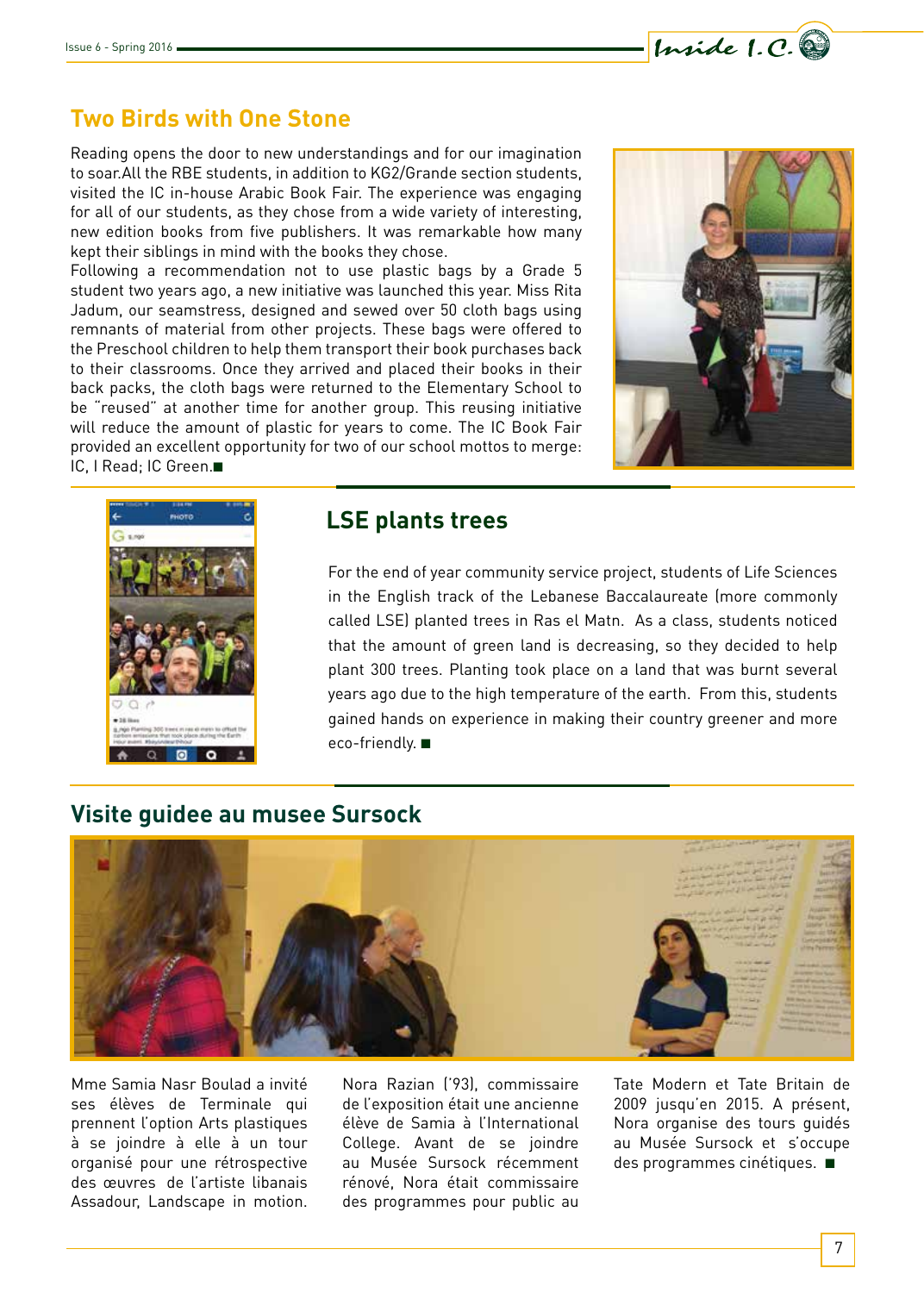

#### **Les concepts-clés au théâtre**

Suite à la lecture de l'histoire intitulée « L'arbre généreux », les élèves du CPA en ont dégagé les concepts-clés, à savoir la responsabilité, la relation, le changement et la causalité. Chaque concept a été choisi par un groupe afin de le mettre en scène de manière théâtrale en le reliant à l'histoire. Les enfants ont investi toute leur compréhension et leur imagination pour faire de ces saynètes de véritables petits spectacles. ■



#### **Observons, analysons, réfléchissons, créons**

À l'occasion de la semaine de la presse et des médias, les élèves de l'IC Ain Aar ont observé différents journaux.

Les plus petits ont ensuite utilisé les articles pour créer des « tableaux ». Quant aux plus grands, ils en ont découvert les différentes parties ainsi que leur utilité et se sont ensuite transformés en journalistes.

Ainsi, certains ont rédigé leur propre journal de classe et d'autres des manchettes. L'IC étant, comme son nom l'indique, une école internationale, quoi de plus naturel que de comparer les journaux dans les trois langues, français, arabe et anglais.

Les élèves ont ainsi remarqué que quels que soient les points de vue, la perspective et les affinités de chaque journal, le sujet principal est pareil : les ordures.

Notre Vice Presidente Mme. Mourani a remarqué que l'éducation aux médias commence tot a l'IC !■



#### **Les tableaux inspirent les enfants**



Dans le cadre du thème transdisciplinaire "Comment nous nous exprimons", les enfants de GS (RB), ont visité des galeries de peinture pour apprécier les chefs-d'œuvre des artistes. Ils ont regardé les tableaux exposés, les sculptures et ont écouté avec intérêt leur professeur d'art et les peintres.

Ils ont imaginé une histoire à partir de certains tableaux, ils se sont arrêtés sur certains détails pour inventer des anecdotes ou pour penser à ce que le peintre a voulu montrer.■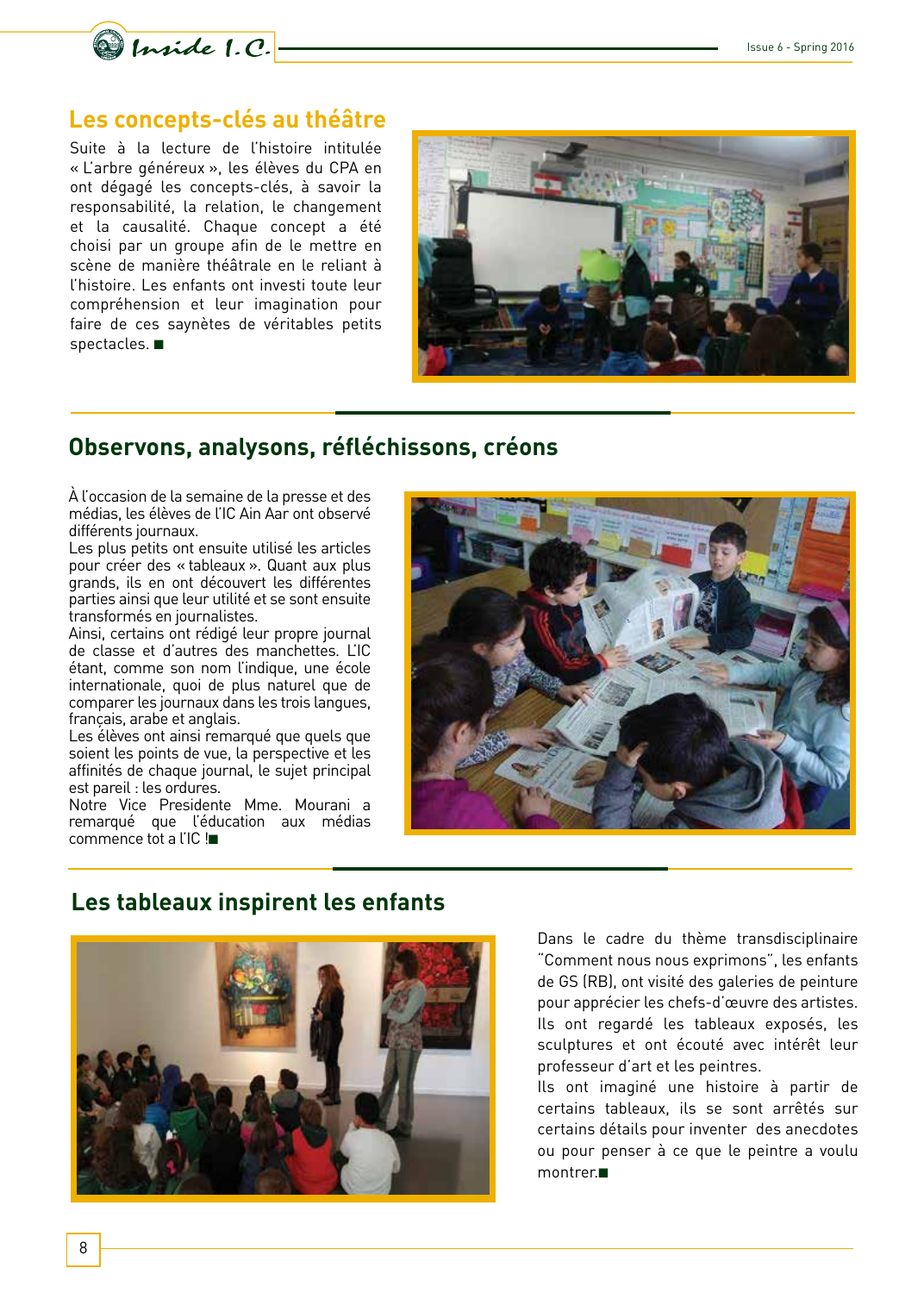

#### **La semaine de la Francophonie est un événement particulier**

Les élèves ont découvert une partie de la culture française au travers d'activités variées. Ainsi, certains ont fait des recherches sur des expressions figurées dont regorge la langue française, se noyer dans un verre d'eau, être haut comme trois pommes..), puis ils les ont expliquées et illustrées. D'autres ont monté un spectacle théâtral qu'ils ont répété à Ras Beyrouth et qu'ils présenteront au cours des Rencontres Francophones théâtrales le 7 avril.

Les élèves francophones n'ont pas été les seuls à participer à des activités. Certains petits anglophones ont lu une histoire en français à une classe de CE2, d'autres ont chanté.

Et tous ont reçu un badge «je parle français, j'aime le français».

Mais la France n'est pas le seul pays francophone au monde ! C'est pourquoi, les élèves de CP ont profité de l'occasion pour découvrir certains de la Côte d'Ivoire (pays natal d'une des enseignantes). Ils ont eux aussi découvert des expressions ("« Poteaux sans gardien », « Coco taillé », « Petit marteau casse gros cailloux ») et ils ont goûté aux beignets africains qu'on appelle « Boflotos ».

Le point culminant de cette semaine a été le petit déjeuner que tous ont apprécié, on se serait cru en France !. ■



# **« Conférence chantée » de M. Paul Abirached**



Dans le cadre de la semaine de la francophonie, M. Paul Abirached président de TERRE LIBAN, a présenté une « conférence chantée » sur le thème de l'environnement aux élèves de 6ème, 5ème et 4ème. M. Abirached a mis d'abord l'accent sur la richesse de la faune et de la flore au Liban en s'appuyant

sur des chiffres précis et des photos de la nature libanaise. Il a ensuite insisté sur les facteurs menaçant la biodiversité comme la guerre, les déchets, la pollution, les carrières, l'invasion du béton, la chasse illégale, les barrages mal conçus, etc. Il a enfin proposé des solutions et présenté les campagnes de lutte pour la préservation de l'environnement qu'il mène avec un groupe d'ONG. La présentation était agrémentée de chansons, elle était vivante et interactive de sorte que les élèves ont pu participer et poser leurs questions. Une bonne manière « d'instruire en plaisant ». ■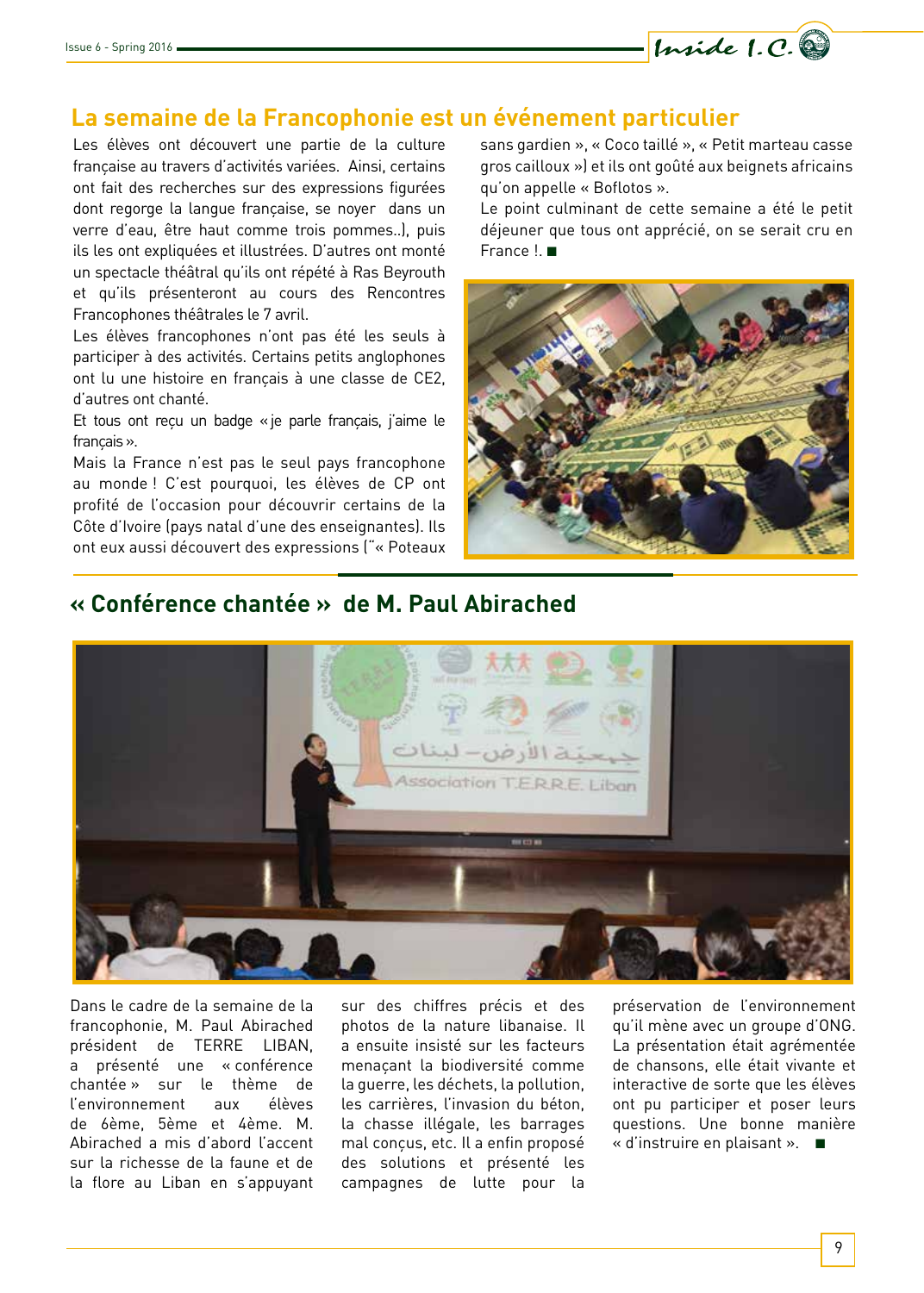Quide 1.C.

# **La maternelle au milieu des livres**



Dans le cadre de la semaine de la lecture, les enfants de la maternelle de Ras Beyrouth ont visité la médiathèque du Centre Culturel Français (CCF).Les enfants ont été enthousiasmés par ce lieu rempli de livres en tous genres, de magazines, de DVD… Ils se sont approprié les lieux avec le naturel de leur âge, ils ont essayé les fauteuils propices à la lecture, ils ont choisi un livre, puis un autre, ont aimé, ont montré à leurs amis, ont partagé des découvertes, ont essayé et parfois ont réussi à lire.

« On peut prendre un 3ème livre? » Mais oui, pourquoi pas ??!! Le but étant de savoir apprécier les livres, d'aimer lire et de comprendre qu'on peut y trouver un intérêt illimité. ■

# **Speakers**



The Advisory Program in the Secondary School has been very active. A range of topics has been addressed to various levels: on substance abuse, approaches to leadership, and body language, and the condition of Palestinian workers in Lebanon, to mention just a few. The Secondary School firmly believes that exposure to real-life topics is a key component in education.■

#### **Francophonie en art**

Dans le cadre de la francophonie, les élèves de l'école complémentaire (R.B.) ont conçu en classe d'art une affiche qui représente le logo de la francophonie, ses couleurs symboliques et ses idéaux. ■

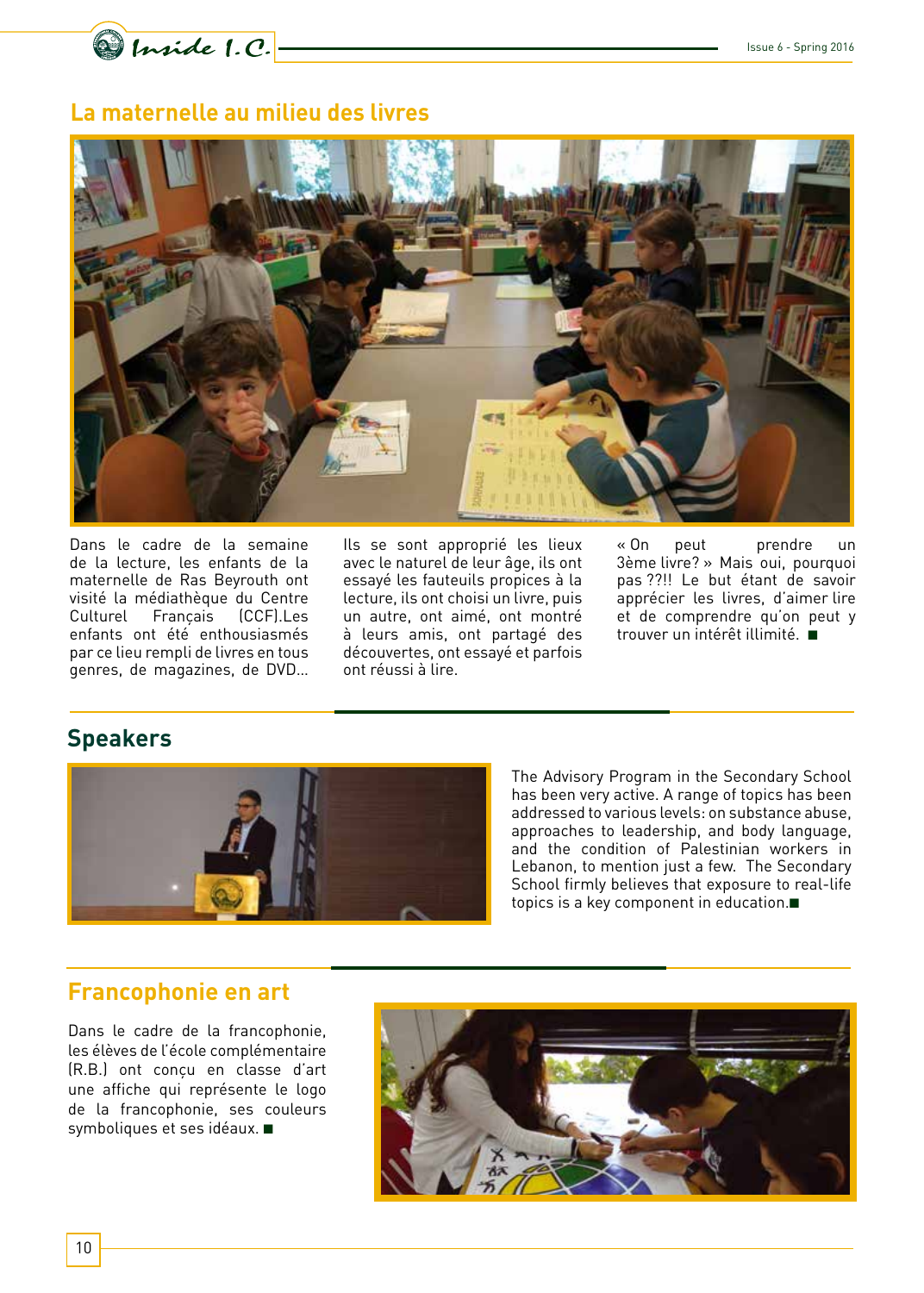

#### **Une phrase…une même lettre**



On dit qu'au fond des contes se cache une leçon de vie, mais lorsque la maîtresse du CP inspirée par une phrase y découvre une véritable leçon de français, elle communique son inspiration des mots aux enfants de sa classe. Tout commence par une histoire intitulée « Arc-en-ciel et le petit poisson perdu », tout commence par une phrase « pauvre petit poisson » dont les mots commencent par une même lettre. L'idée de génie surgit alors, chaque élève écrira une phrase dont les mots débutent par la même lettre. Ainsi les phrases de génies n'ont pas manqué dans les 3 classes du CP : « Aya arrive à Achrafieh », « Lara lit le livre », « Maman me montre ma montre » et plus encore…De quoi nous mettre l'eau à la bouche avec nos petits écrivains en herbe!■

# **Une kermesse à la maternelle**

Durant notre thème " Comment nous nous organisons », les élèves de la moyenne section du groupe rouge et du groupe jaune ont travaillé ensemble pour organiser un système. Ils ont voté pour faire une kermesse. Pour cela, ils ont élaboré des plans de travail et préparé différents kiosques avec les matériaux nécessaires. Ils ont montré qu'ils sont des enfants responsables car ils ont pu expliquer aux parents tout le processus. ■



# **La semaine de la francophonie**

Comme tous les ans, l'IC fête la francophonie pendant une semaine. Les enfants de la maternelle, malgré leur jeune âge, comprennent ce que veut dire la francophonie et pour eux, c'est un plaisir de faire des recherches sur des pays qui parlent français comme eux. Ils choisissent avec leur maîtresse un pays francophone et s'amusent à rechercher comment est le pays, ses coutumes, ses costumes, son alimentation, les écoles et plein d'autres informations. Ils décorent les panneaux et font des drapeaux. Ils reçoivent aussi une personne qui a vécu dans ce pays et qui peut leur raconter son expérience, montrer des photos, leur apporter des objets divers, leur faire goûter des mets spéciaux…

Pour clôturer cette semaine riche en découvertes, les enfants de la section française invite ceux de la section anglaise pour un petit déjeuner francophone. Différents pays sont représentés, tels que la France avec ses croissants et ses crêpes, le Liban avec ses mankousheh, la Suisse avec ses fromages, la Belgique avec ses gaufres, l'Afrique francophone avec ses fruits divers … ■

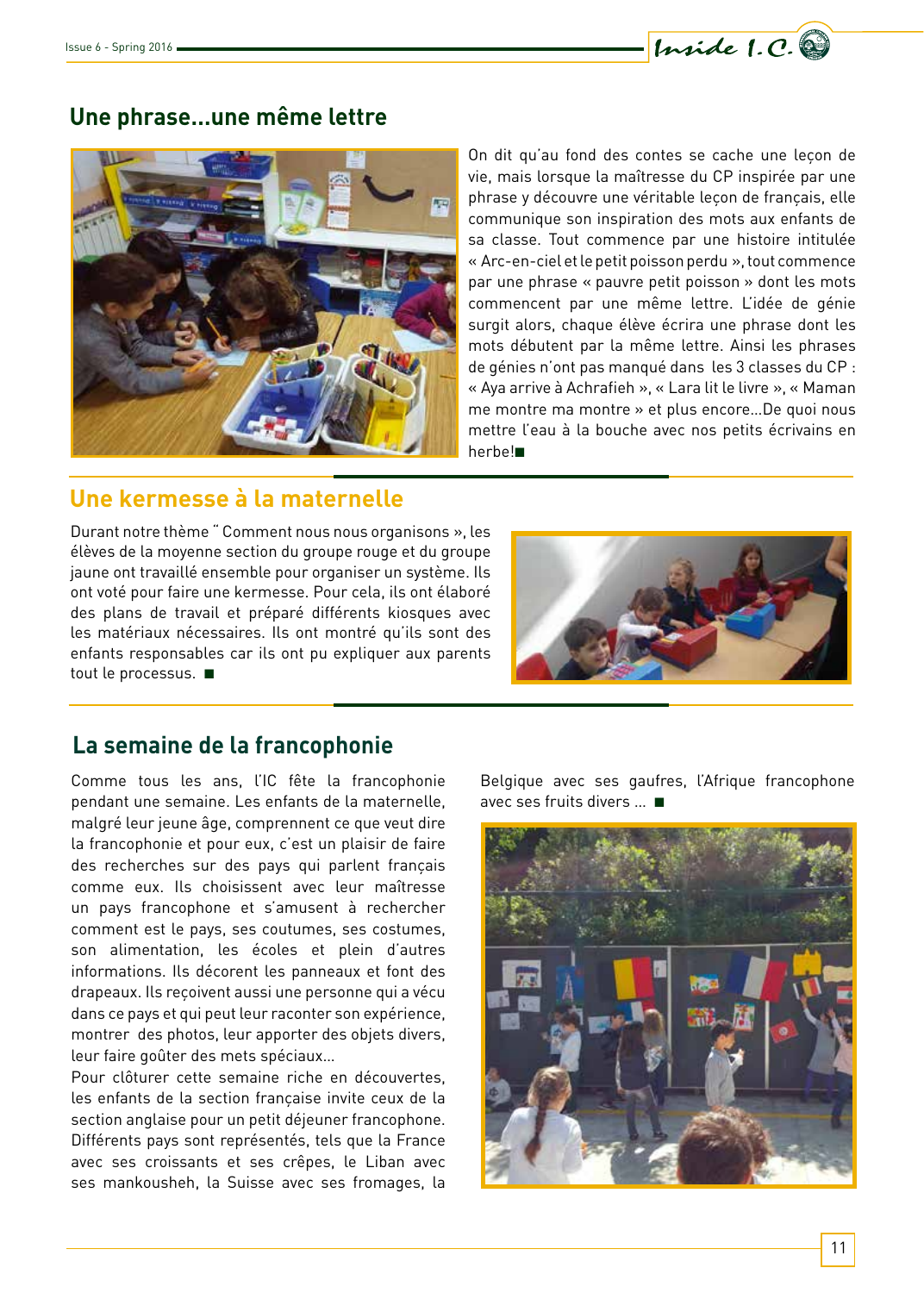

# **Girls got IT**

 Five Associations came together to organize this unique and first time event in Lebanon "Girls Got IT": Lebanese League for Women in Business (LLWB), Arab Women in Computing Lebanon Chapter (Arab WIC Lebanon), IEEE Women in Engineering Affinity Group – Lebanon Section (WIE Lebanon), and Women in IT (WIT), and Digital Opportunity Trust (DOT). All five Associations are officially registered in Lebanon.

They brought together about 460 girl students from public<br>and private schools (11th and private schools (11th grade) including a number of IC Secondary School girls for a full day activity that took place at The Dbayeh Convention Center.

The Purpose of event was to

encourage girls to select IT and<br>STEM (Science. Technology. Technology,<br>Mathematics) Engineering, subjects as career choices; promote essential technology skills for today's global economy through hands-on activities; bridge the gender gap in technology-related fields by bringing awareness to girl students on the importance of Information Technology and of the possibilities ICT can offer; break the cultural stereotypes of women in STEM by exposing young girls to inspiring role models and success stories from Lebanon; and strengthen the bonds within society through fostering volunteering and the spirit of giving back to the society. Throughout the day there were speeches and presentations by Mr. Fady Yarak, Director General of MEHE, a representative of Engineer Khaled Chehab - Order of Engineers, Mr. Danny Karam, from Booz Allen Hamilton, Architect Sylvia Yammine - Ms. Globe 2000, Ms. Desiree Chbeir - Amazon - Washington, Seattle USA.

At the end of the day, awards were given to the best participants in every session (Three IC Students Got awards: (Hind Fayad IB I, Manuella Asmar 6th B, Nour Najjar 6th B). The winning girls made a short speech explaining what they learned from the session/day and why it was important to them. ■



#### **Hadi's Session**

Technology is a must, social media is a plus, but both can have disadvantages if one is not careful!

That is what the Preschool teachers learned when they attended a session given by Hadi Bizri, a Grade 6 CPP student, on Wednesday March 16, 2016. Hadi explained, by providing the teachers with concrete examples, how one can be tracked simply because of him/her using Google Maps once! He also, showed them the need to have a complex password and to be careful when using their credit cards and phones. All the teachers were taken by how principled Hadi was: he is using his knowledge to alert people and to safeguard all the IC community.

Thank you Hadi !!■

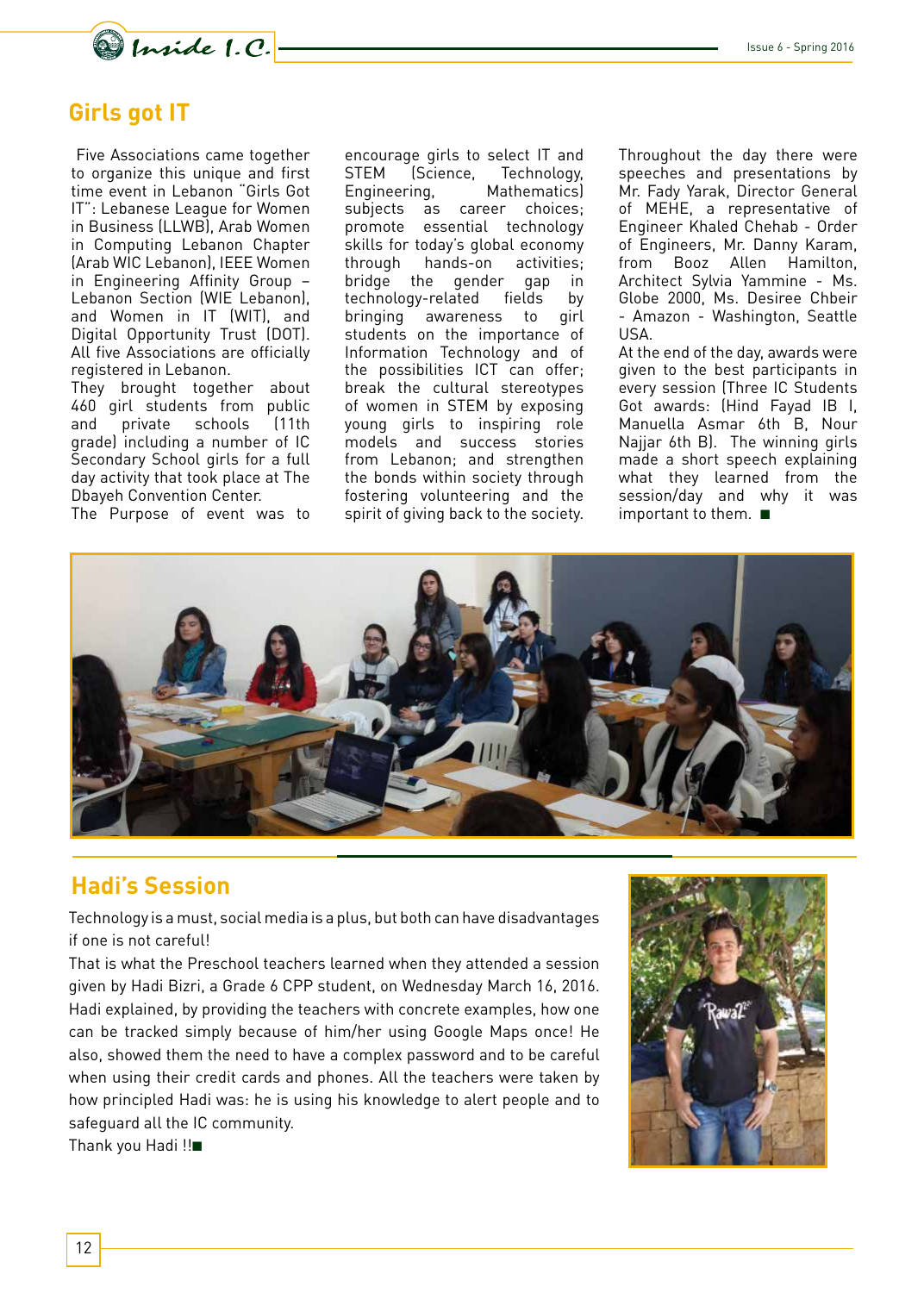

# **PYP In-Coop Workshops at IC**



IC has a significant number of Preschool and Elementary teachers who are official PYP trainers. In cooperation with the International Baccalaureate Organization, IC offers PYP Workshops to administrators, coordinators and teachers from PYP authorized and candidate schools in Lebanon and schools in the region who are interested in the program.

IC hosted the PYP In-Cooperation workshops at the Ras Beirut campus. There were three workshop sessions that ran the entire three days. "Making the PYP Happen," presented by Dala Sadek, was designed to assist teachers working in an IB World School offering the PYP program develop their personal knowledge and understanding of the essential elements of the

program. "Play-Based Learning," was offered by Lina Mouchantaf to PYP teachers and coordinators who have a particular interest in teaching students of the early years and lower primary years. The workshop looked at the importance of time, space, materials and relationships in inquiry as participants explored their own political and cultural images of the child and the impact these images have on the learning environment. "Sustaining and Growing the PYP in Your School," was offered by Ghada Maalouf to PYP coordinators and administrators whose schools have been through the PYP authorization process. Participants developed ways to refine and implement systems that help to sustain and grow the PYP program in their schools.

The workshops were attended by 40 participants. We are pleased to see the international participants who came from outside Lebanon. namely Egypt, Oman, Gabon, Iraq, Saudi Arabia and Jordan as well as those from Lebanese schools including IC, Hariri High School, Eastwood College, Learners Internationals and the Beirut Arab University. Participants expressed appreciation for the efforts of the presenters as well a positive feedback concerning what they had learned during their workshop sessions. Participants attending Mrs. Maalouf's workshop commented, "We now have useful tools and strategies that we can use to sustain and grow the PYP in our schools." ■

# **Grade 3 & CE2A get introduced to her Majesty, The Press.**

During Press Week, the students of Grade 3 & CE2 A inquired about the meaning of "Press" and the role of a journalist in society. They discovered the difference between a newspaper and a magazine and the role of technology in moving from the printed press to the electronic one with its advantages and disadvantages. The children also learned how newspaper pages are divided according to topics. The learners were then divided into various groups and each group browsed a site of one Lebanese newspaper from which they chose an article of interest to them and presented it to their peers. The articles varied from Politics, Sports, Arts and Science … Students enjoyed this activity and related it to their observation of their fathers and grandfathers who still enjoy reading newspapers. This program aligns well with our commitment to media literacy at IC!■

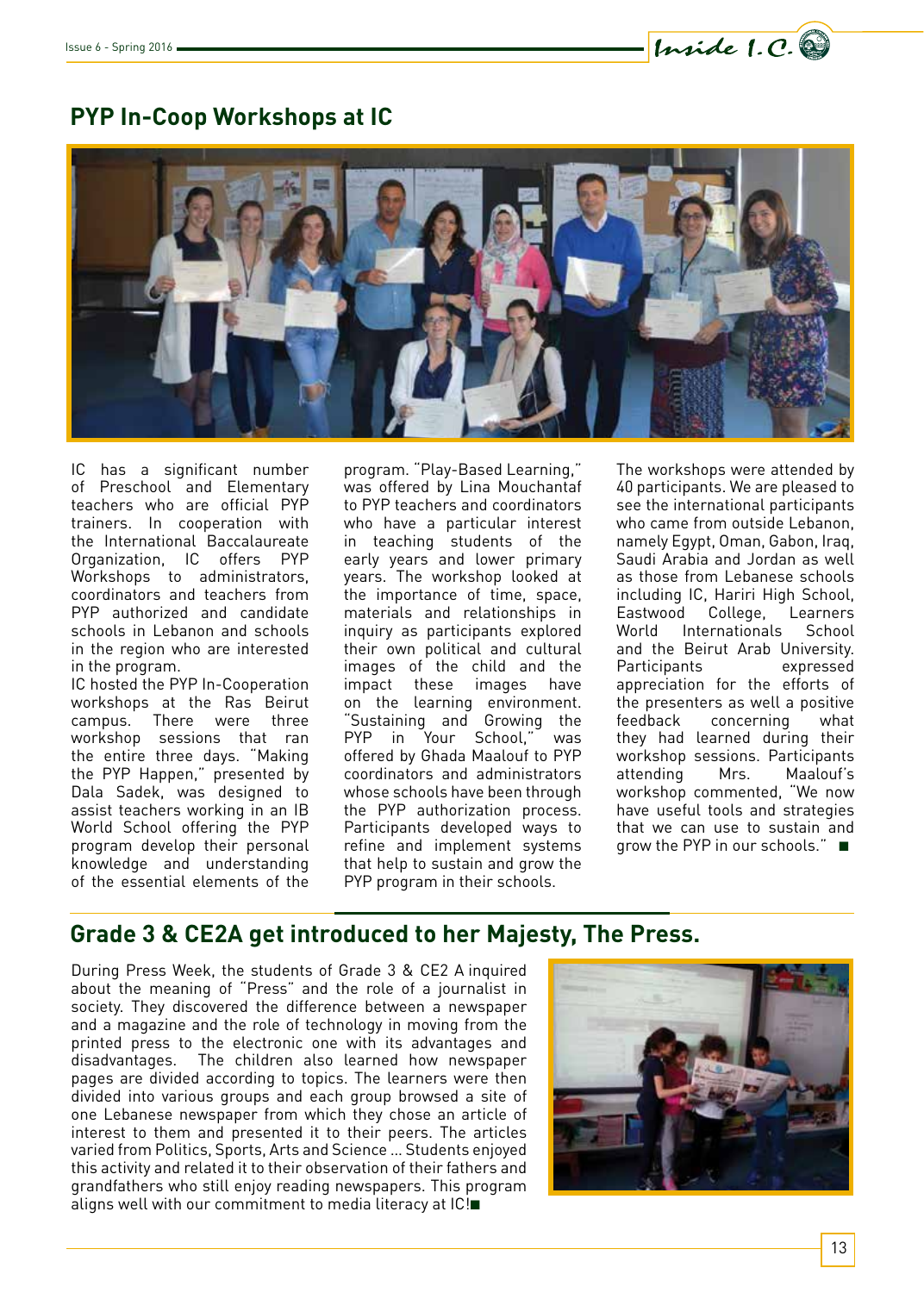

#### **La lecture est un plaisir**

« Les livres procurent à l'enfant un immense plaisir, bien avant qu'il ne sache lire. […] Feuilleter un livre, observer, toucher, sentir, donnent du sens et l'envie de chercher à comprendre. » L'importance du livre et de sa lecture dans la petite enfance. Elsevier Masson SAS

Dans le cadre de la semaine de la lecture, des élèves de la classe de CE2 sont venus lire des histoires aux élèves de la petite section. Grands et petits ont partagé des moments intéressants et surtout inoubliables !

« Mon ami le grand, il sait beaucoup de mots et des lettres. Moi aussi j'ai envie d'apprendre comme lui et après je veux lire à ma petite sœur ! » ■



## **À la maternelle une ambiance musicale… parents -élèves**



Durant trois jours consécutifs, une ambiance de gaieté et d'entrain a régné dans les classes de musique à la maternelle d'Ain Aar. Mme Abou Rahhal et Mr

Natour ont ouvert leur porte aux parents des élèves de G.S et KG2. Des activités musicales leur ont permis de voir de près l'application du programme

de musique. Ils se sont même impliqués comme leurs enfants dans des jeux instrumentaux ! ■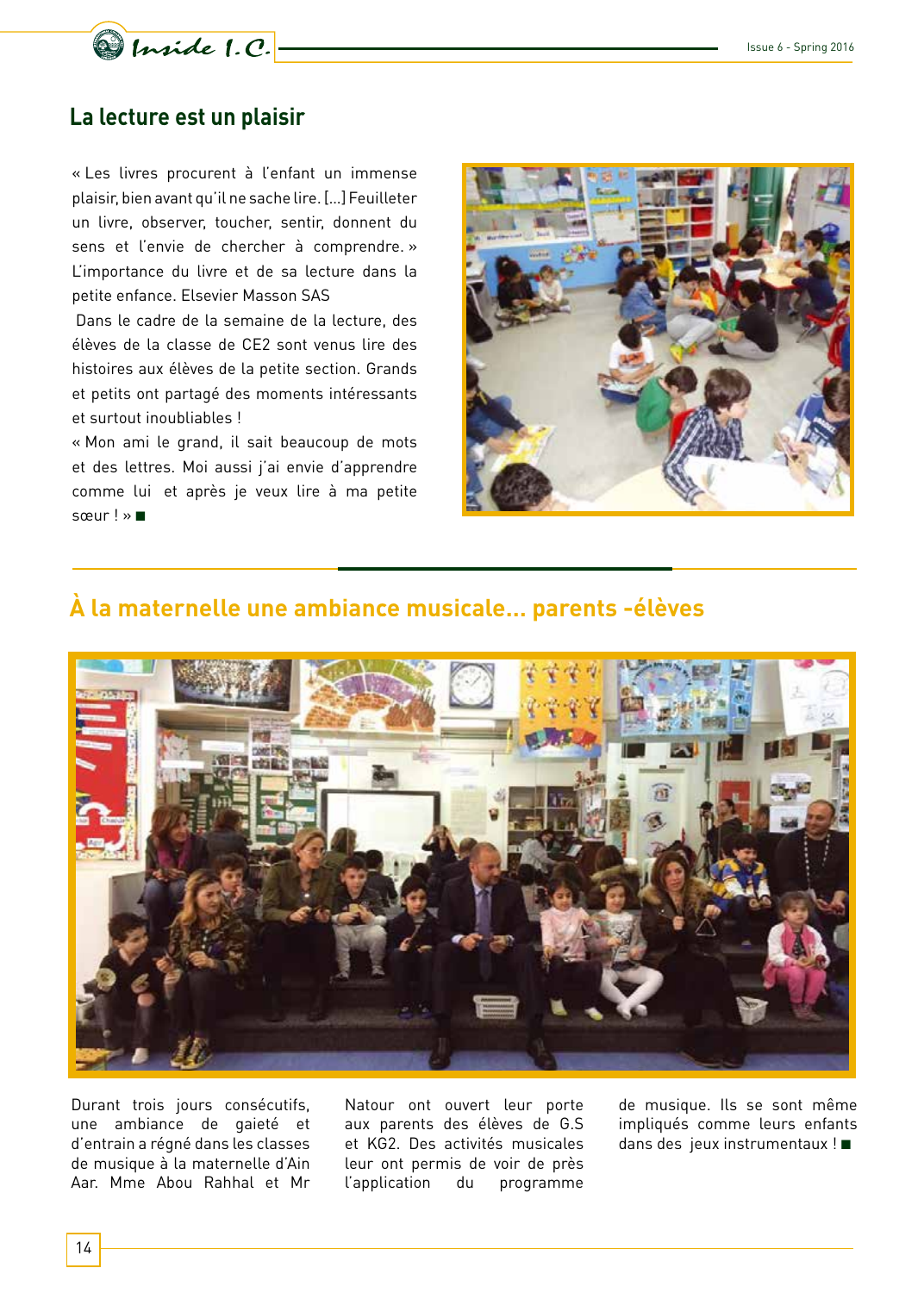# **Amis Senior honor choirs- Luxembourg**

Seven students participated in the Festival of Amis senior honor choirs. 600 participants had applied of whom only 200 were accepted. The preparation took two long months of studying difficult pieces based on painting words and contemporary imaging music.

Our students were complimented by all directors for their attitude towards all and their singing abilities. They sang Ave Verum to Dr. Dorine Roe their conductor and she was moved to tears.

Moreover Khalil Chahine was chosen as a soloist and had everyone awed by his vocal abilities and the beauty of his voice. ■



Inside 1.C.



#### **Happy Mother's Day**

In "How we organize ourselves", RB KGI green students were committed to making mother's day special this year. Together they decided to create a restaurant and a show to invite their moms. They divided the roles among each other; some students were the chefs, they cooked a variety of foods for breakfast, others were waiters who served the food. There were also receptionists who showed moms to their seats. The day was completed with a play by some of the students about the story 'Caps for sale'. ■

#### **Meeting a real hero**

Maxime Chaya is a great champion and a Lebanese sportsman who never gave up on his dreams. He inspired me to never give up on my dreams too. His motto is "there is an Everest for everyone".

The Elementary School, Ras Beirut received him. All the students were in the Irani Auditorium listening to his presentation. We were silent and excited at the same time. After the presentation, he visited every class and took a photo with all the students. Maxime Chaya has travelled to many places, including the North and South Pole and Mount Everest. (Everest is the highest mountain in the world).He lived in Beirut from 1961 to 1975.

When the civil war started, he studied in Greece, France, Canada and the United Kingdom to get a science honors degree from the London School of Economics. Maxime Chaya is a Lebanese hero; he is a risk taker because he knows how dangerous his expeditions are yet he plans well and still embarks on his adventures.

It was a great day; we met a truly global and adventurous Lebanese citizen Ahmad Jaber, Grade 5 A■